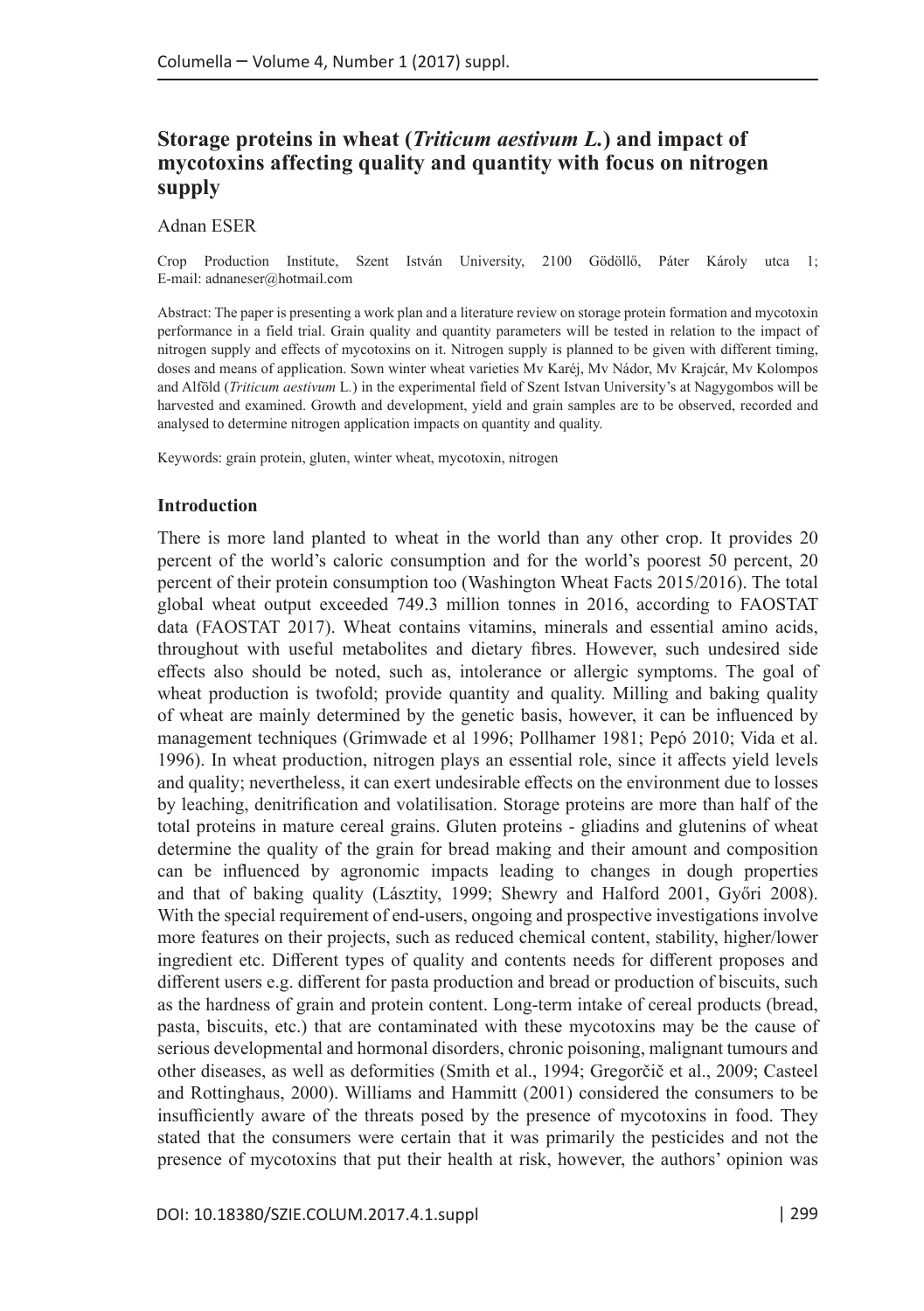just the opposite: human health was exposed to increased risk due to the potential effects of mycotoxins rather than to the residues of fungicides in food. Visible signs of disease (FHB - Fusarium head blight - is a devastating disease of wheat with spikelets exhibit symptoms of premature bleaching shortly after infection by the fungal plant pathogen of genus Fusarium spp.) that may be present in all parts of the plant, especially in the grains and inflorescences (spikes, cobs and wiper), reduce the quantity and quality of crop yields (Tajnsek L. et al. 2014). Fungal contamination causes significant yield decrease, but the losses are even greater because of mycotoxins produced by these fungi (Havlova et al., 2006). Carried out researches clearly demonstrate that mycotoxins have a negative effect on the yield quality and quantity also health impaction on humans and animals, however, linkage with nitrogen (N) applications needs to be investigated.



*Figure 1: The classification of wheat grain proteins. Source: Shewry and Halford (2002)*

## **Wheat's storage proteins**

Thomas Burr Osborne (1859-1929) categorised grain proteins according to watersolubility: Albumins: water-soluble, globulins: salt-soluble, prolamins (gliadins): alcoholsoluble, glutelins (glutenins): alkali-soluble. The different types of wheat proteins can be separated according to size. In general, wheat flours contain 45% glutenin, 45% gliadin and 10% soluble proteins. Wheat proteins are responsible for most of quality characteristics of flour. Figure 1 is comprises a scheme on the relations of wheat proteins.

## **The impacts of fertilisers/manure on plant development, yields and quality**

Studies from various countries show that topdressing with nitrogen fertiliser can effectively increase winter wheat grain yields. According to Zhao et al. (2015) investigation,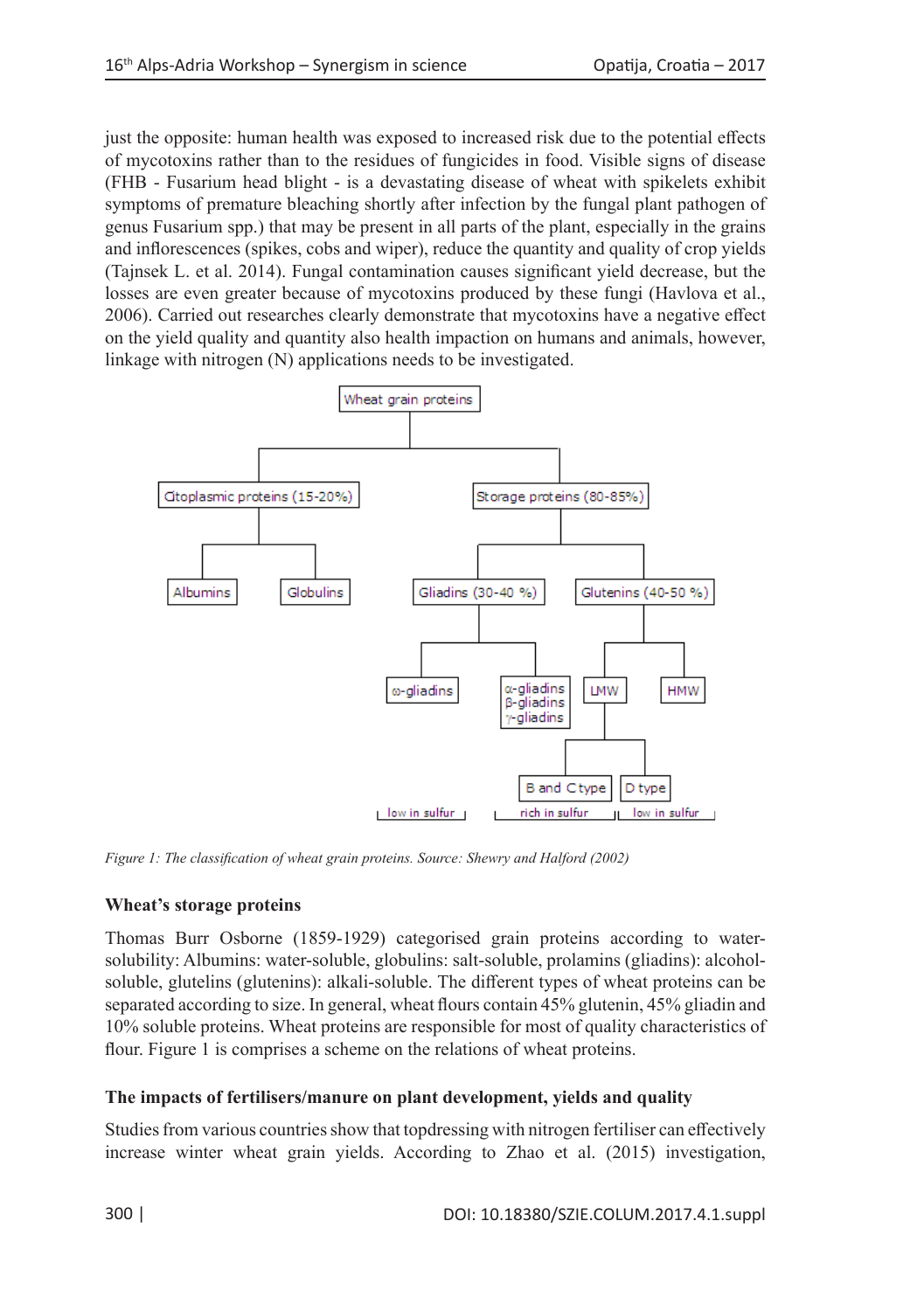topdressing with N fertiliser resulted in significant increases in wheat yield, wheat biomass production, and N concentrations and uptake in wheat grain, straw, and chaff. The genetically determined quality of the various wheat varieties may only be attained by applying appropriate agronomical techniques. In the array of up-to-date agricultural techniques, proper application of fertilisers is the means that can have the most profound impact on the quality and quantity of wheat yields.

A number of authors have come to the conclusion that the improvement of the genetic stock contributes 30-50 %, while agricultural techniques contribute 50-70 % to increasing yields (Jolánkai 1985). Crop growth is influenced by management practices such as cereal crop was grown, variety and planting date, and also by soil and climatic conditions (Kismányoky and Ragasits 2003, Horváth 2014).

The nitrogen supply for a cereal crop comes from fertiliser, but also from manure and mineralisation. Mineralisation is the release of plant-available nitrogen from soil organic matter and crop residues as a result of soil microbial activity. The dosages of N fertilisers have a significant impact not only on protein content but – through the protein content – on the alcohol yield as well.

### **Factors influencing wheat response to nitrogen fertiliser**

The utilization of applied nitrogen fertilisers up to several factors such as soil nitrogen and loose from applied fertilisers. However wheat cultivar, available soil nitrogen, delayed or late seeding, weed competition, disease infestation, soil moisture and texture.

## **Other factors' impacts on the quality and quantity of the yield**

According to Dupont and Altenbach (2003) when the grains are filling up environmental factors have a major impact on both yield and flour quality. Grain yield and yield quality of winter wheat are highly influenced by the meteorological conditions of the given crop year, especially the amount and distribution of precipitation and the actual temperature (Grimwade et al 1996, Győri 2008, Pepó 2010). Weather conditions are evaluated and labelled favourable or non-favourable in relation to the optimum requirements of the crops' phenophases (Lásztity 1999; Ványiné and Nagy 2012).

Beside of nitrogen, other fertilization activities also increase to parameters of the effect of nitrogen, such as macro-micro fertilisers unless restriction each other. As it also well knows the influence of breeds with suitable environment expects. Disease and insect harms cause up to 20-30% time by time, therefore integrated plant protection applications allow us to keep them under economic loss threshold.

#### **Influence of nitrogen sources on fungal growth**

According to the Bouras N. et al. (2016) growth of the fungal species, isolates was measured on the synthetic medium in the presence of several nitrogen sources (mineral and organic). Individual isolates exhibited variable growth rates depending on the nitrogen source added to the medium. The mean colony diameter ranged from  $6.0 \pm 0.5$  mm to 83.0  $\pm$  7.9 mm various media (Fig. 2).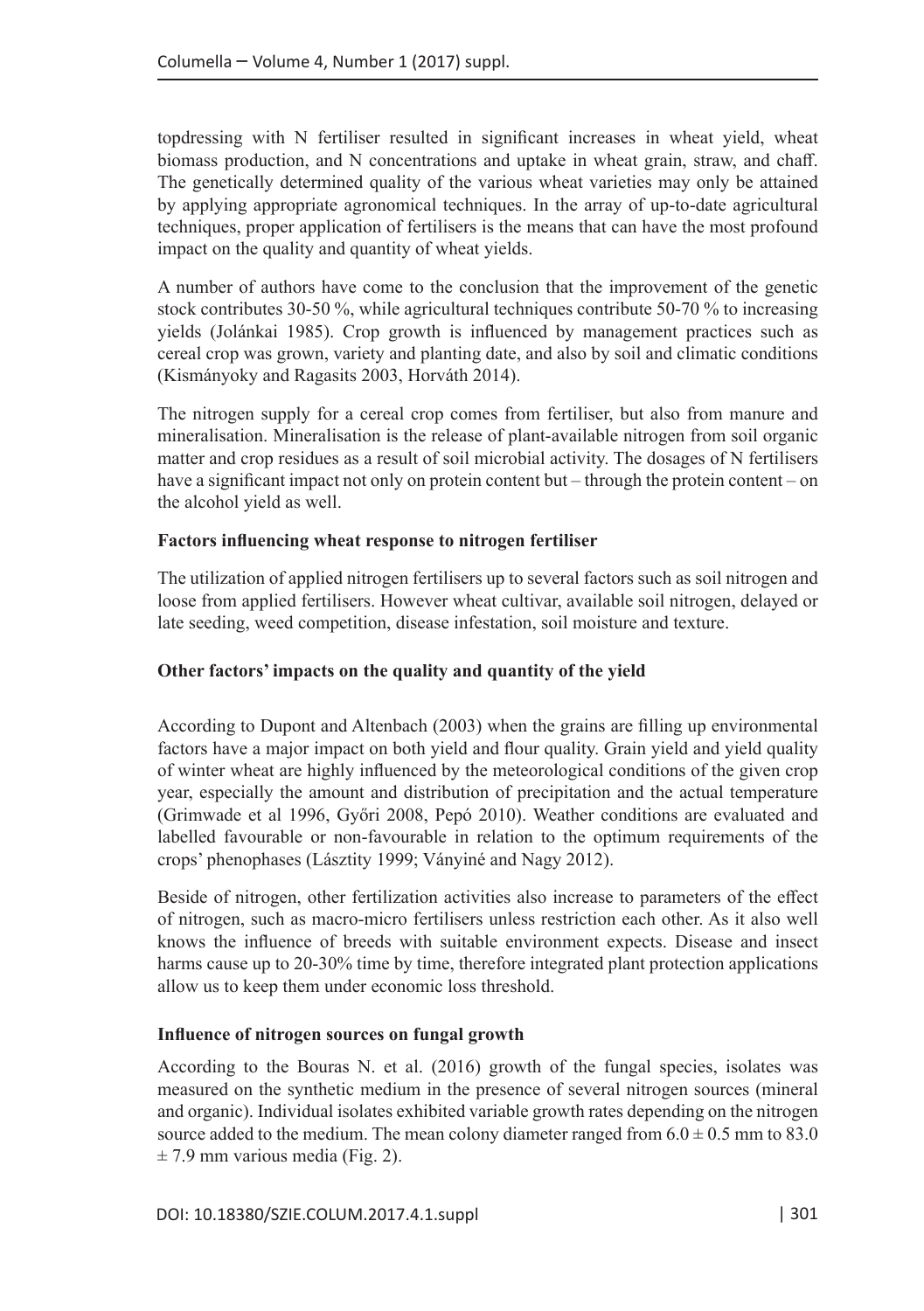

*Figure 2. The Growth of Pyrenophora tritici-repentis on different culture media over a 9 day period. (A–F) Modified synthetic agar medium (SAM) containing: NH4Cl (A), NH4NO3 (B), (NH4)2SO4 (C) (Bourasa N. et al. (2016))*

## **Effect of mycotoxin on grain and impactions on health**

The harms of fungal diseases on crop products are well known. However, the factors of their interactions with N application and correlations with grain protein quality-quantity have to be studied on. According to Homdork et al. (2000), artificial Fusarium inoculation lowered yield significantly by 24.2-45.0%. Mycotoxins have significant economic impacts in numerous crops, especially wheat, maize, peanuts and other nut crops, cottonseed, and coffee. The Food and Agriculture Organization has estimated that 25% of the world's crops are affected by mycotoxins each year, with annual losses of around 1 billion metric tonnes of foods and food products. Economic losses occur because of: 1) yield loss due to diseases induced by toxigenic fungi; 2) reduced crop value resulting from mycotoxin contamination; 3) losses in animal productivity from mycotoxin-related health problems; and 4) human health costs. Neither of these estimates included human health impacts or crop yield losses. Reduced crop value is a significant component of the losses caused by mycotoxins. Human health impacts of mycotoxins are the most difficult to quantify. It is clear that mycotoxins affect human health, especially aflatoxins in developing countries.

These effects are due to acute (single exposure) toxicoses and immunosuppression by mycotoxins, as well as chronic (repeated exposure) effects. (Zain, 2010). Over then quality-quantity properties effect, it also effects on human and animals health. Mycotoxins may be harmful to human and animal health more than fungicides residues on the crops. Williams and Hammitt (2001) consider the appearance of natural toxins to be influenced by agronomic management practices.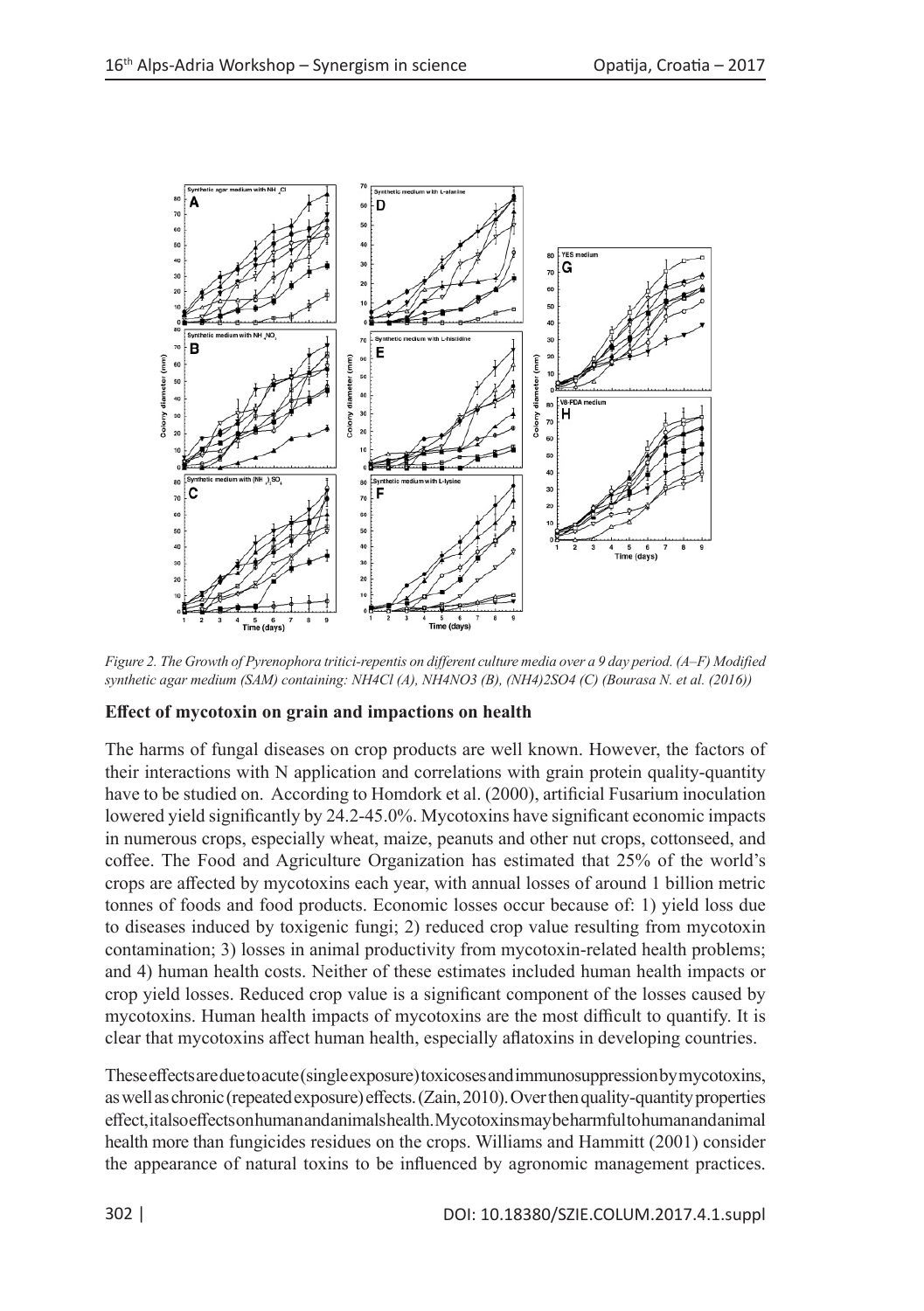#### **Materials and methods**

For long-term field trials high milling and baking quality winter wheat varieties Mv Karéj, Mv Nádor, Mv Krajcár, Mv Kolompos and Alföld (*Triticum aestivum L.*) were sown. The small plots trial with four replications run at Nagygombos, experimental field Crop Production Institute of Szent Istvan University, Hungary. The size of each plot is 10 m2 . Soil type of the experimental field is chernozem (calciustoll). Annual precipitation of the experimental site belongs to the 550-600 mm belt of the Northern edges of the Hungarian Great Plain. Identical agronomic treatment applied to each plot. Supply of N fertiliser planned for single and divided doses. Applications of N topdressing will be done by 6 levels: 0, 80, 120, 160 kg/ha N in single supply and  $80+40$ ,  $120+40$  kg/ha N in two applications. After harvest, samples going to be analysed in the laboratory of Crop Production Institute of Szent Istvan University.

#### **Expected results and outcomes**

Experimental results (Yield, thousand kernel weight, grain proteins (gliadin and glutenin), baking quality, grain hectolitre weight, fusarium infection and mycotoxin contamination will enable us to compare and find out the correlations for questions below:

Can we find any relationship between single and divided dose application of N fertiliser with regard to yield quality and quantity?

Can we find any relationship between different levels of N supply with regard to yield quality and quantity?

Can we find any relationship between overall soil fertility management strategies, resulting in different overall plant available nitrogen levels and different nitrogen dynamics, and the presence of mycotoxins in wheat and effect on grain parameters?

Can we find any relationship between increased levels of plant available nitrogen during the stages, realized by additional fertiliser application, and the presence of mycotoxins in wheat?

#### **References**

- Abonyi, T., Király, I., Tömösközi, S., Baticz, O., Guóth, A., Gergely, S., & Lásztity, R. (2007). Synthesis of gluten-forming polypeptides. 1. Biosynthesis of gliadins and glutenin subunits. Journal of agricultural and food chemistry, 55(9), 3655-3660. DOI: 10.1021/jf063143z
- Bourasa N., Michael D., Holtza, Aboukhaddoura R, Stephen E. Strelkova, (2016). Influence of nitrogen sources on growth and mycotoxin production by isolates of Pyrenophora tritici-repentis from wheat. The Crop Journal 4 Science Direct 119 – 128 doi: http://dx.doi.org/10.1016/j.cj.2016.01.005
- Casteel S.W., Rottinghaus G.E. 2000. Mycotoxicoses. V: Encyclopedia of microbiology. Vol. 3. 2nd ed. Lenderberg J. (ed). San Diego, Academic Press: 337–348. eBook ISBN: 9780080548487
- Dupont, F. M., Altenbach, S. B. (2003). Molecular and biochemical impacts of environmental factors on wheat grain development and protein synthesis. Journal of Cereal Science, **38**. 2, 133-146. Doi:10.1016/S0733- 5210(03)00030-4

FAOSTAT: <http://www.fao.org/home/en/> (2016.01.22.)

Gregorčič A., Velikonja Bolta Š., Verbič J., Kmecl V., Žnidaršič Pongrac V., Sušin J. 2009. Analiza prisotnosti